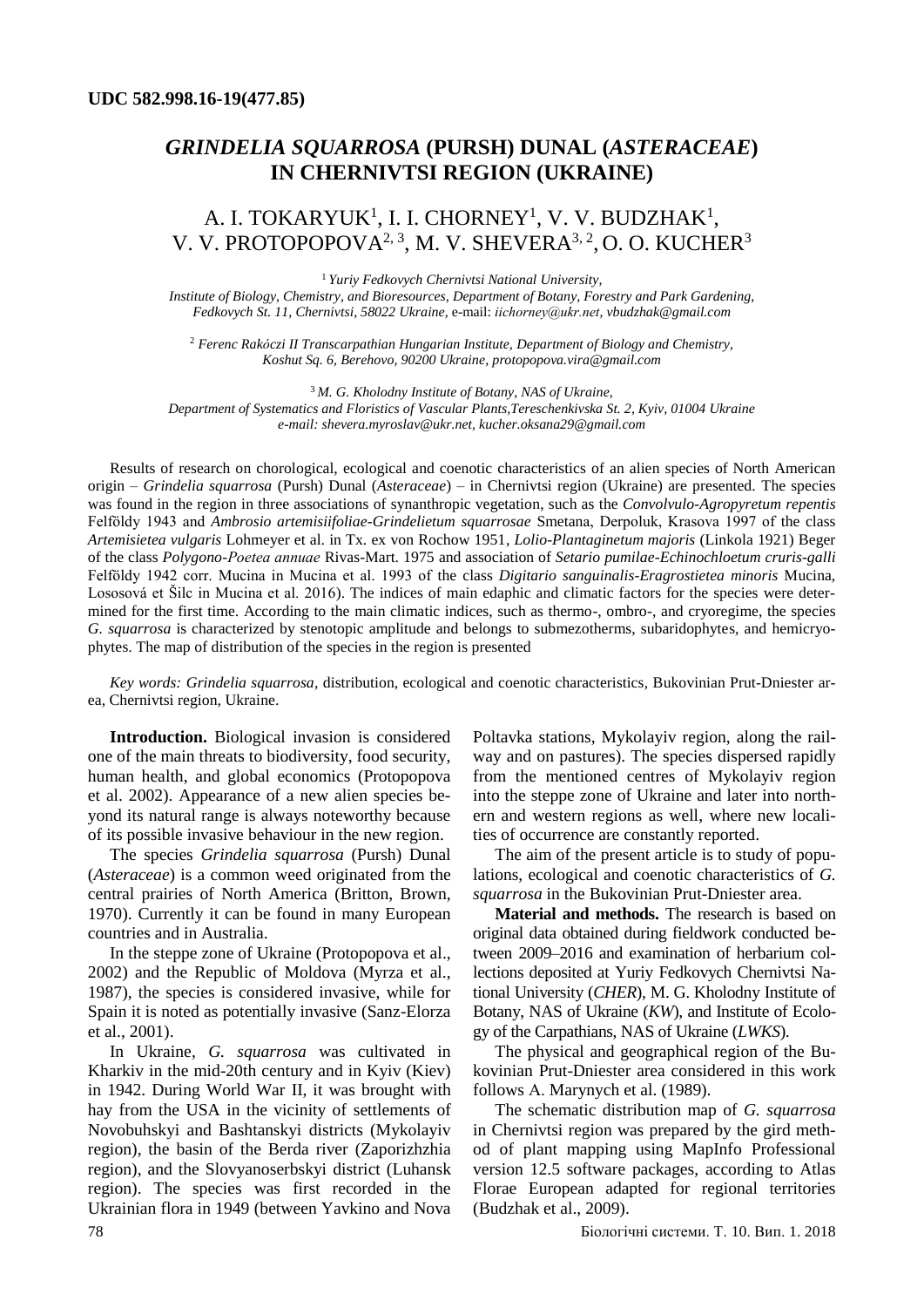Phytosociological surveys were performed using ecological and floristic criteria of plant community relevés. The phytosociological relevés were carried out by the method of transformation of phytocoenotic tables using the FICEN 2 programme package (Syrenko, 1996). The calculation of score synphytoindication indices was performed by JUICE 6.5 (Tichy, 2002). The ecological analysis was conducted according to the phytoindicatory scales proposed by Ya. Didukh (1998) and P. G. Plyuta (1998). Syntaxonomic units were taken from L. Mucina et al. (2016). Earlier publications were used to determine syntaxa (Vegetace České republiky…, 2009; Solomakha, 2008).

The nomenclature of taxa follows the publication of S. L. Mosyakin and N. M. Fedoronchuk (1999).

**Results.** In Ukraine, *G. squarrosa* is a biennial or rare annual plant with a flowering period lasting from July to October and a fruiting period starting in August, and xeromesophyte. The species shows a high reproductive capacity in Ukraine, producing up to 24,000 (Protopopova, 1973) or sometimes more than 261,000 (Makodzeba, Fisyunov, 1962) achenes per individual per year.

The main ways of dispersal are zoochory, hydrochory, and agestochgory. According to the degree of naturalization the species in Ukraine, it is considered an agrio-epoecophyte or agriophyte in the steppe zone, an epoecophyte or colonophyte in the foreststeppe zone, and an ephemerophyte in northern and western forest regions. In the studied region, the species is considered a colonophyte.

In Chernivtsi region, *G. squarrosa* was first recorded in 2009 in the territory of a former beetroot storehouse in the Nepolochkivtsi railway station (11.09. 2009, I. Chorney, A. Tokaryuk, V. Budzhak, *CHER*) near Nepolochkivtsi village, Kitsman district (Chorney et al., 2010). Later, the species was also noted in ruderalized plant communities a long road in the Stebnyk nature massive (19.08. 2014, Sychak, Koplyk, *LWKS*) of the territory of Vyzhnytsky National Nature Park (Sychak, 2015). Therefore, the species is known from two localities in Chernivtsi region: from the Bukovinian Carpathians and the Bukovinian Prut-Dniester area (Map 1).



*Fig. Location of Grindelia squarrosa (Pursh) Dunal in Chernivtsi region Рис. Місцезнаходження Grindelia squarrosa (Pursh) Dunal у Чернівецькій області*

The population near the Nepolokivtsi railway station was presented by two loci, the distance between which is 28 m.

The density of generative individuals in the first locus was 1–3 individuals/m<sup>2</sup>, while in the second it was  $1-2$  individuals/ $m^2$ . The total number of generative individuals did not exceed 20. The total area of the loci is  $70 \text{ m}^2$ .

Біологічні системи. Т. 10. Вип. 1. 2018 79 The first locus of *G. squarrosa* population is confined to a marginal community on disturbed gravel

and sand substrates along a dirt road. Its total projective cover is up to 80%. The floristic composition of the community includes 19 species, among which *Elytrigia repens* (L.) Nevski (60–70 %) and *Poa compressa* L. (10–15 %) predominate. Invasive species are represented in particular by *Ambrosia artemisiifolia* L., *Phalacroloma annuum* (L.) Dumort. and *Setaria glauca* (L.) P. Beauv. According to the ecological-floristic classification, the plant community belongs to the *Convolvulo-Agropyretum re-*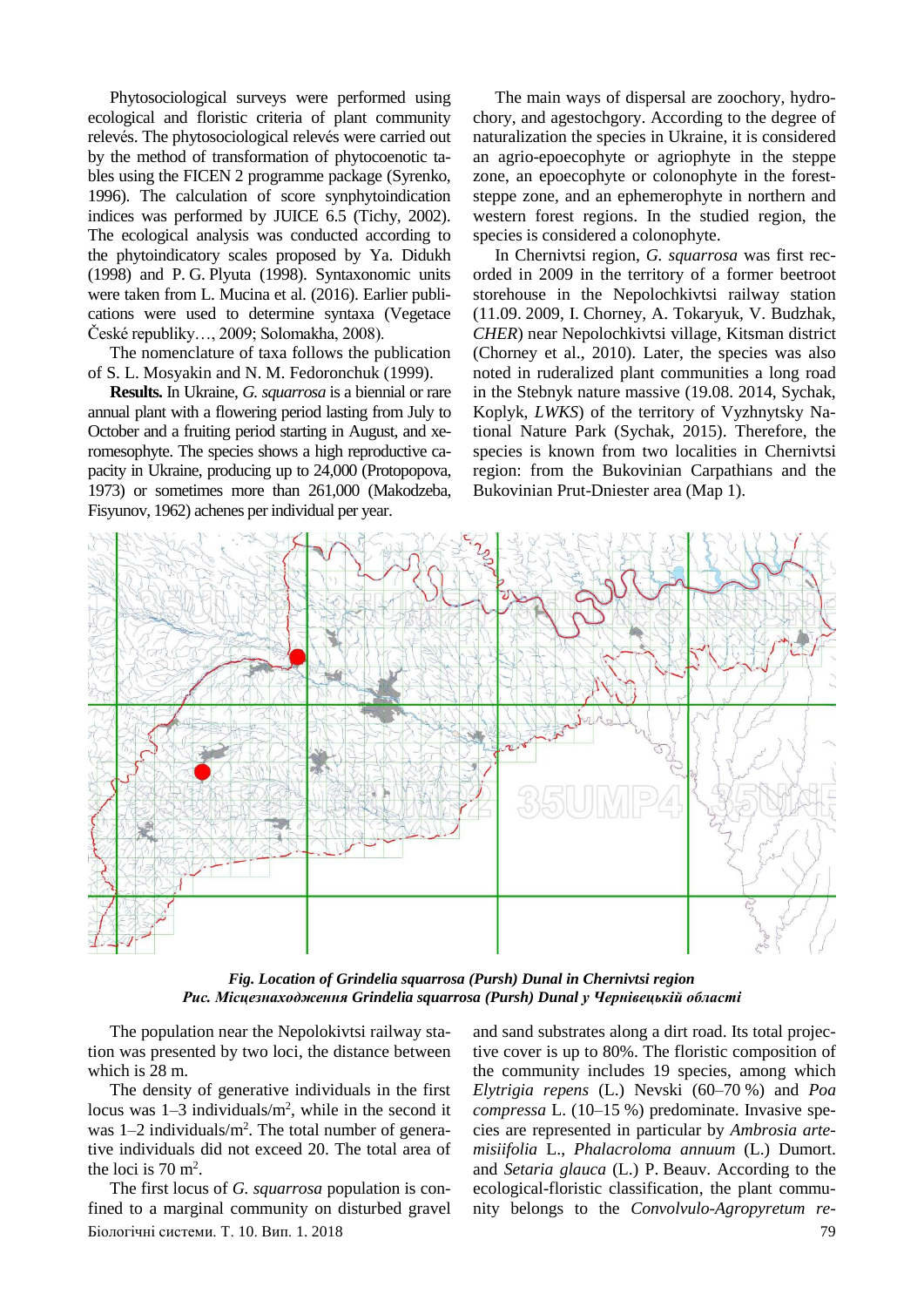*pentis* Felföldy 1943 association, *Convolvulo arvensis-Agropyrion repentis* Görs 1967 alliance, *Agropyretalia intermedio-repentis* T. Müller et Görs 1969 order, *Artemisietea vulgaris* Lohmeyer et al. in Tx. ex von Rochow 1951 class (see Table 1, relevé 1).

**Table 1**

## **Phytocoenotic characteristics of plant communities with** *Grindelia squarrosa* **in the Bukovinian Prut-Dniester area**

| Number of relevés                                       | 1              | 2                  | 3              | 4      | 5              | 6      |  |
|---------------------------------------------------------|----------------|--------------------|----------------|--------|----------------|--------|--|
| Total projective cover,                                 |                |                    |                |        |                |        |  |
| %                                                       | 100            | 80                 | 95             | 85     | 100            | 95     |  |
| Area, $m2$                                              | 9              | 9                  | 9              | 9      | 20             | 30     |  |
| Number of species                                       | 19             | 19                 | 22             | 17     | 22             | 15     |  |
| Number of syntaxa                                       | 1              | 2                  | 3              |        | 4              |        |  |
| Grindelia squarrosa                                     | $\ddot{}$      | $+$                | 1              | 3      | 3              | 2      |  |
| D. s. Ass. Convolvulo-Agropyretum repentis              |                |                    |                |        |                |        |  |
| Elytrigia repens                                        | 5              |                    |                | 1      | 1              | 1      |  |
| Convolvulus arvensis                                    |                |                    | 2              |        |                |        |  |
| D. s. Ass. Lolio-Plantaginetum majoris                  |                |                    |                |        |                |        |  |
| Polygonum aviculare                                     |                | 4                  |                | $^+$   |                |        |  |
| Lolium perenne                                          |                | 2                  |                |        |                |        |  |
| Plantago major                                          |                | 1                  | 1              |        |                |        |  |
| Poa annua                                               |                | 1                  | 1              |        |                |        |  |
| D. s. Ass. Setario pumilae-Echinochloetum cruris-galli  |                |                    |                |        |                |        |  |
| Setaria glauca                                          | $^{+}$         |                    | $\overline{4}$ | 1      | 1              |        |  |
| Echinochloa crusgalli                                   |                |                    | 2              |        |                |        |  |
| Cirsium arvense                                         |                |                    | $\overline{c}$ |        |                |        |  |
| Galinsoga parviflora                                    |                |                    | 1              |        |                |        |  |
| D. s. Ass. Ambrosio artemisiifoliae-Grindelietum squar- |                |                    |                |        |                |        |  |
| rosae                                                   |                |                    |                |        |                |        |  |
| Ambrosia artemisiifolia                                 | 1              | 3                  | 3              | 2      | 2              | 2      |  |
| Poa compressa                                           | 2              |                    |                | 3      | $\overline{c}$ | 1      |  |
| D. s. Cl. Artemisietea vulgaris                         |                |                    |                |        |                |        |  |
| Phalacroloma annuum                                     | 1              | $^+$               | 1              | 1      | 2              | 2      |  |
| Cichorium intybus                                       | $^{+}$         | $\overline{+}$     |                |        | 1              |        |  |
| Conyza canadensis                                       |                | $^+$               | 1              |        | $^{+}$         |        |  |
| Artemisia vulgaris                                      | $^{+}$         |                    |                |        |                | $\, +$ |  |
| Tanacetum vulgare                                       |                |                    |                | 1      | 1              |        |  |
| Pastinaca sativa                                        | $\overline{+}$ |                    |                |        |                |        |  |
| Echium vulgare                                          | $^+$           |                    |                |        |                |        |  |
| Melilotus albus                                         |                | $\! +$             |                |        |                |        |  |
| Berteroa incana                                         |                | $^+$               |                |        |                |        |  |
| Daucus carota                                           |                | $\hspace{0.1mm} +$ |                |        |                |        |  |
| Lactuca serriola                                        |                |                    | 1              |        |                |        |  |
| Medicago lupulina                                       |                |                    |                | $^{+}$ |                |        |  |
| D. s. Cl. Molinio-Arrhenatheretea                       |                |                    |                |        |                |        |  |
| Lotus ucrainicus                                        | $^{+}$         | 1                  |                | 1      | 1              | 1      |  |
| Trifolium hybridum                                      | 1              | 1                  | 1              | 1      |                |        |  |
| Plantago lanceolata                                     | 1              | 1                  |                |        | 1              | 1      |  |
| Trifolium repens                                        |                |                    |                | 2      | 4              | 4      |  |
| Dactylis glomerata                                      | 2              | ┿                  |                |        | 1              |        |  |
| Potentilla argentea                                     |                |                    |                |        |                |        |  |
| Trifolium pratense                                      |                |                    | 1              |        |                |        |  |
| Centaurea jacea                                         |                |                    |                |        | 1              |        |  |

| Leucanthemum vulgare    |        |                    |        |        |   |      |
|-------------------------|--------|--------------------|--------|--------|---|------|
| Other species:          |        |                    |        |        |   |      |
| Taraxacum officinale    | $^{+}$ | $^{+}$             | 1      |        | 1 | $^+$ |
| Achillea submillefolium | 1      |                    |        | 1      |   | 1    |
| Artemisia absinthium    |        |                    |        | $^{+}$ | 1 |      |
| Potentilla reptans      |        |                    |        |        | 1 | 1    |
| Juncus gerardii         |        |                    |        |        | 1 |      |
| Rumex confertus         |        |                    |        |        |   |      |
| Portulaca oleracea      |        | $\hspace{0.1mm} +$ |        |        |   |      |
| Anagallis arvensis      |        |                    | $^+$   |        |   |      |
| Epilobium hirsutum      |        |                    | $^{+}$ |        |   |      |
| Geranium sibiricum      |        |                    | $^{+}$ |        |   |      |
| Atriplex patula         |        |                    | $^{+}$ |        |   |      |
| Polygonum hydropiper    |        |                    | 1      |        |   |      |
| Thlaspi arvense         |        |                    | $^{+}$ |        |   |      |
| Veronica arvensis       |        |                    | 2      |        |   |      |
| Eragrostis pilosa       |        |                    |        | 1      |   |      |
| Digitaria sanguinalis   |        |                    |        | 1      |   |      |
| Anisantha tectorum      |        |                    |        | 1      |   |      |
| Euphorbia cyparissias   |        |                    |        |        | L |      |
| Plantago media          |        |                    |        |        |   |      |
| Ranunculus repens       |        |                    |        |        |   |      |
|                         |        |                    |        |        |   |      |

#### **Association localities of the relevés:**

1, 2 – Chernivtsi region, Kitsman district, Nepolokivtsi village, Nepolokivtsi railway station, 11.09. 2009, A. Tokaryuk;

3, 4 – ibid, 29.09. 2010, V. Budzhak;

5, 6 – ibid, 29.09. 2010, A. Tokaryuk.

**Number of syntaxa**:

1 – *Convolvulo-Agropyretum repentis*; 2 – *Lolio-Plantaginetum majoris*; 3 – *Setario pumilae-Echinochloetum cruris-galli*; 4 – *Ambrosio artemisiifoliae-Grindelietum squarrosae*.

The second locus of *G. squarrosa* population is confined to the disturbed abandoned lawn located along the pavement near the station's office. In the plant community, which has a total projective cover of 80 %, the species *Polygonum aviculare* L. (30–40 %), *Lolium perenne* L. (10–15 %), *Plantago major* L. (3– 5 %) and *Poa annua* L. (1–2 %) predominate. The coenosis consists of 19 species, including the invasive *Ambrosia antemisiifolia* (15–20 %), *Conyza canadensis* (L.) Cronq. and *Phalacroloma annuum*. According to the classification, the plant community belongs to the *Lolio-Plantaginetum majoris* (Linkola 1921) Beger association, *Polygono-Coronopodion* Sissingh 1969 alliance, *Polygono arenastri-Poetalia annuae* Tx. in Géhu et al. 1972 corr. Rivas-Mart. et al. 1991 order, *Polygono-Poеtea annuae* Rivas-Mart. 1975 class (see Table 1, relevé 2).

One year later, the area of population increased to 1900 m<sup>2</sup> . Generative individuals of *G. squarrosa* with a density of  $1-2$  individuals/ $m<sup>2</sup>$  were noted in plant communities of *Setario pumilae-Echinochloetum cruris-galli* Felföldy 1942 corr. Mucina in Mucina et al. 1993 association. The total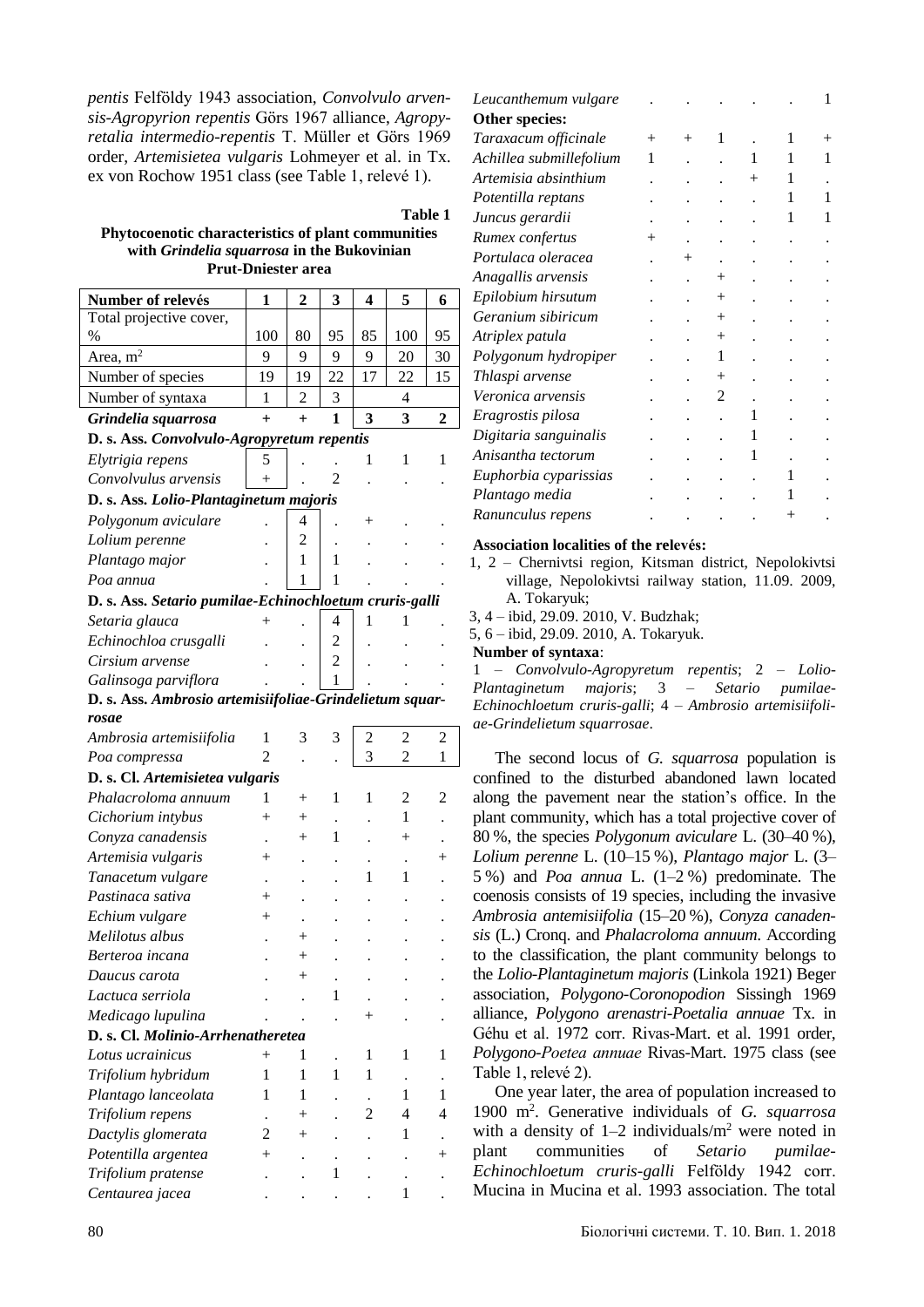projective cover was 80–85 %, while the projective cover of *G. squarrosa* was only 1–2 %. The species *Echinochloa crusgalli* (L.) P. Beauv. and *Setaria glauca* predominate with the participation of *Cirsium arvense* (L.) Scop., *Convolvulus arvensis*  L., *Galinsoga parviflora* Cav., etc. The coenosis consisted of 22 species, including such invasive as *Ambrosia antemisiifolia*, *Conyza canadensis*, *Geranium sibiricum* L., *Phalacroloma annuum*, *Echinochloa crusgalli*, *Galinsoga parviflora* and *Setaria glauca* (see Table 1, relevé 3). According to the classification, the plant community belongs to the *Setario pumilae-Echinochloetum cruris-galli* Felföldy 1942 corr. Mucina in Mucina et al. 1993 association, *Spergulo arvensis-Erodion cicutariae* J. Tx. in Passarge 1964 alliance, *Eragrostietalia* J. Tx. ex Poli 1966 ordo, *Digitario sanguinalis-Eragrostietea minoris* Mucina, Lososová et Šilc in Mucina et al. 2016 class .

A high-density and abundant population of *G. squarrosa* (the density of generative individuals varied from  $1-2$  to  $6-14$  individuals/m<sup>2</sup>) was noted in the community of *Ambrosio artemisiifoliae-Grindelietum squarrosae* Smetana, Derpoluk, Krasоva 1997 association. The number of species in the coenosis varied from 15 to 22. In the coenosis having a total projective cover of 85–100 %, such invasive species predominated as *Ambrosia artemisiifolia* (10–15 %), *Grindelia squarrosa* (10– 25 %) and *Phalacroloma annuum* (1–15 %) with participation of *Poa compressa*, *Trifolium repens* L. and other species. The species *Anisantha tectorum*  (L.) Nevski, *Conyza сanadensis* and *Setaria glauca* occurred rarely. According to the classification, the plant community belongs to the *Onopordion acanthii* Br.-Bl. et al. 1936 alliance, *Onopordetalia acanthii* Br.-Bl. et Tx. ex Klika et Hadač 1944 ordo, *Artemisietea vulgaris* class (see Table 1, relevés 4–6).

It was established that the studied area of population during 2009–2016 increased to  $18,500$  m<sup>2</sup> (Map 2).



**Fig. 2. The dynamics of** *Grindelia squarrosa* **(Pursh) Dunal population in Chernivtsi region during 2009–2016 Рис. 2. Динаміка популяції** *Grindelia squarrosa* **(Pursh) Dunal у Чернівецькій області (2009–2016)**

Based on the phytosociological relevés, it was established that *G. squarrosa* in the Bukovinian Prut-Dniester area is component of plant communities four associations, four alliances, four orders, and three classes of synanthropic vegetation.

The syntaxomomic scheme of plant communities with the species in Chernivtsi region is given below.

#### **Syntaxonomic scheme of plant community with participation of** *Grindelia squarrosa* **(Pursh) Dunal in the Bukovinian Prut-Dniester area**

- **Cl.** *Artemisietea vulgaris* **Lohmeyer et al. in Tx. ex von Rochow 1951**
	- Ord. *Agropyretalia intermedio-repentis* T. Müller et Görs 1969
		- All. *Convolvulo arvensis-Agropyrion repentis* Görs 1967

Ass. *Convolvulo-Agropyretum repentis* Felföldy 1943

Ord. *Onopordetalia acanthii* Br.-Bl. et Tx. ex Klika et Hadač 1944

All. *Onopordion acanthii* Br.-Bl. et al. 1936

- Ass. *Ambrosio artemisiifoliae-Grindelietum squarrosae* Smetana, Derpoluk, Krasоva 1997
- **Cl.** *Polygono-Poеtea annuae* **Rivas-Mart. 1975** 
	- Ord. *Polygono arenastri-Poetalia annuae* Tx. in Géhu et al. 1972 corr. Rivas-Mart. et al. 1991

All. *Polygono-Coronopodion* Sissingh 1969 Ass. *Lolio-Plantaginetum majoris* (Linkola 1921) Beger

**Cl.** *Digitario sanguinalis-Eragrostietea minoris* **Mucina, Lososová et Šilc in Mucina et al. 2016**

Ord. *Eragrostietalia* J. Tx. ex Poli 1966

- All. *Spergulo arvensis-Erodion cicutariae* J. Tx. in Passarge 1964
	- Ass. *Setario pumilae-Echinochloetum crurisgalli* Felföldy 1942 corr. Mucina in Mucina et al. 1993

It was established that, according to the main climatic indices such as thermo-, ombro- and cryoregime, *G. squarrosa* in the Bukovinian Prut-Dniester area is characterized by stenotopic amplitude and belongs to the submezotherm, subaridophyte and hemicryophyte ecological groupes, respectively (Table 2).

In Chernivtsi region, in relation to soil water regime and moisture variability, *G. squarrosa* is a mezophyte, hemihydrocontrastophyllous, subacydophyllous, semieutrophyllous, acarbonatophyllous, heminitrophyllous, and subaerophyllous species (Table 3).

It was established that the limits of tolerance of *G. squarrosa* to the leading environmental factors in the Bukovinian Prut-Dniester area are within the limits established for Ukraine (Didukh, 2011).

Data on the population dynamics of *G. squarrosa* indicate that the species is a viable component of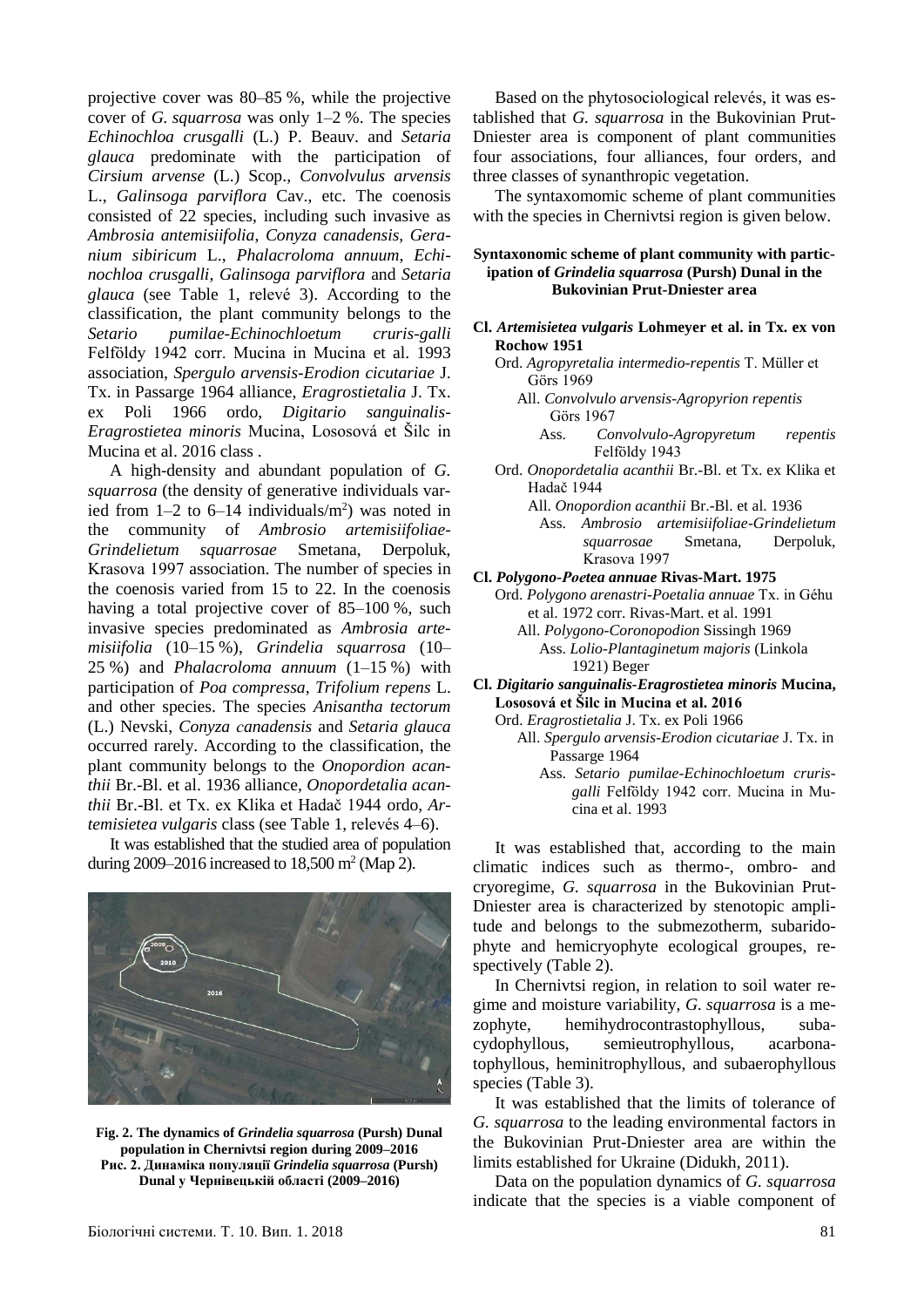anthropogenic habitats. In our opinion, the area of the population of the species will increase in future accordingly to the increase of ruderal areas with disturbed soil and vegetation cover.

### *Table 2*

#### *Ecological characteristics (climatope) of Grindelia squarrosa (Pursh) Dunal in the Bukovinian Prut-Dniester area and in Ukraine*

| Index of climatic factors (pontes), ecological groups, |                   |                   |                   |  |  |
|--------------------------------------------------------|-------------------|-------------------|-------------------|--|--|
| width of ecological amplitude                          |                   |                   |                   |  |  |
| $Tm*$                                                  | Om                | Kn                | Cr                |  |  |
| $8.71 - 9.57$                                          | $10.71 - 11.95$   | $8.65 - 8.93$     | $8.62 - 9.09$     |  |  |
| 9.22                                                   | 11.37             | 8.82              | 8.82              |  |  |
| <b>Stenotopic</b>                                      | <b>Stenotopic</b> | <b>Stenotopic</b> | <b>Stenotopic</b> |  |  |
| subme-                                                 | subarido-         | hemicontinen-     | hemicryo-         |  |  |
| zoterm                                                 | phyte             | tal               | phyte             |  |  |
| $8.00 - 12.00$                                         |                   |                   |                   |  |  |
| 10.00                                                  |                   |                   |                   |  |  |
| Stenotopic                                             |                   |                   |                   |  |  |
| submezoterm                                            |                   |                   |                   |  |  |

\* Explanations: Tm – termoregime, Om – ombroregime,  $Kn$  – continentality of climate  $Cr$  – cryoregime; here and in the Table 3: the numerator indicates the value of tolerance amplitude, while the denominator is the mean value of tolerance amplitude for the ecological factor;

In bold are given the values of indicators of the species in the Bukovinian Prut-Dniester are, while in usual font are given the corresponding indicators, which are based on literature data (Didukh, 2011)

# **Conclusion**

In the Bukovinian Prut-Dniester area, *G. squarrosa* is a submezotherm, subaridophyte, hemicontinental, hemicryophyte, mezophyte, hemihydrocontrastophyllous, subacydophyllous, semieuthrophyllous, acarbonatophylllous, hemitrophylllou, and subaerophyllous species having a viable population in community of four associations of three classes of synanthropic vegetation (associations *Convolvulo-Agropyretum repentis* and *Ambrosio artemisiifoliae-Grindelietum squarrosae* of the class *Artemisietea vulgaris*, association *Lolio-Plantaginetum majoris* of the class *Polygono-Poеtea annuae* and association of *Setario pumilae-Echinochloetum cruris-galli* of the class *Digitario sanguinalis-Eragrostietea minoris*).

Since the species in Ukraine tends to spread actively, it requires constant monitoring, including the studied region.

### **Acknowledgements**

The research was supported by the State Fund For Fundamental Research of Ukraine (F 76/131–2017).

We are grateful to Zoltán Barkaszi (National Museum of Natural History, NAS of Ukraine, Kyiv) for proofreading the English translation of the manuscript.

*Table 3*

*Ecological characteristic (edatope) of Grindelia squarrosa (Pursh) Dunal in the Bukovinian Prut-Dniester area and in Ukraine* 

| Index of edaphic factors (pontes), ecological groups, width of ecological amplitude |                                                           |                                     |                                                                     |                                     |                                             |                                                  |
|-------------------------------------------------------------------------------------|-----------------------------------------------------------|-------------------------------------|---------------------------------------------------------------------|-------------------------------------|---------------------------------------------|--------------------------------------------------|
| $Hd^*$                                                                              | fH                                                        | Rc                                  | Tr(Sl)                                                              | Ca                                  | Nt                                          | Ae                                               |
| $10.47 - 11.32$                                                                     | $7.08 - 8.03$                                             | $7.95 - 8.60$                       | $7.87 - 8.77$                                                       | $6.41 - 7.38$                       | $5.62 - 6.68$                               | 5.94 - 6.81                                      |
| 10.93                                                                               | 7.45                                                      | 8.32                                | 8.38                                                                | 6.95                                | 5.98                                        | 6.49                                             |
| Stenotopic meso-<br>phyte                                                           | <b>Stenotopic</b><br>hemi hydro-<br>con<br>trastophyllous | acidophyllous                       | Stenotopic sub-<br>Stenotopic sem-<br>Stenotopic acar-<br>ieutrophe | bonato-phyllous                     | <b>Stenotopic</b><br>heminitro-<br>phyllous | <b>Stenotopic</b><br>subaero-<br><i>phyllous</i> |
| 5.00 - 12.00                                                                        | $5.00 - 9.00$                                             | $8.00 - 11.00$                      | 5.00 - 13.00                                                        | $6.00 - 11.00$                      | $4.00 - 8.00$                               | $4.00 - 7.00$                                    |
| 8.50                                                                                | 7.0                                                       | 9.50                                | 9.00                                                                | 8.50                                | 6.00                                        | 5.50                                             |
| Stenotopic mezo-<br>phyte                                                           | Stenotopic<br>hemihydrocon-<br>trastophyllous             | Stenotopic<br>subacydo-<br>phyllous | Stenotopic sem-<br>ieutrophe                                        | Stenotopic acar-<br>bonato-phyllous | Stenotopic<br>heminitro-<br>phyllous        | Stenotopic<br>subaerophyllous                    |

\*\*Explanations: Hd – soil humidity, fH – moisture change, Rc – soil acidity, Sl – soil salinity, Ca – content of carbonates in the soil, Nt – content of nitrogen in the soil, Ae – soil aeration.

# **References**

- 1. Britton N., Brown A. An illustrated flora of the Northern United States and Canada, III. New York: Dover Publ. Inc.; 1970.
- 2. Budzhak V. V., Chornei I. I., Tokariuk A. I. To the method of mapping the species of flora (for example, Chernivtsi region) [Do metodyky kartuvannia vydiv flory (na prykladi Chernivetskoi oblasti)]. Scientific Herald of Chernivtsi University. Biology (Biological Systems). 2009; 455: 168–170.
- 3. Chorney I., Tokaryuk A., Budzhak V. *Grindelia squarrosa* (Pursh) Dunal (*Asteraceae*) – new adventive species of flora in Chernivtsi region. IX International Conference An-

thropization and Environment of Rural Settlements. Flora and vegetation. Kamyanets-Podilskiy and Boyany, 29 June–01 July 2010. Kyiv: M. G. Kholodny Institute of Botany, NAS of Ukraine. 2010: 22.

- 4. Didukh Ya. P. Creation of a multi-volume edition of the "Eco-Flora of Ukraine" as the basis for the phytoindication of ecosystem condition [Stvorennia bahatotomnoho vydannia "Ekoflory Ukrainy" yak osnovy fitoindykatsii stanu ecosystem]. Ukrainian Phytocenotic Collection. 1998; 1 (10): 4–17.
- 5. Didukh Ya. P. The ecological scales for the species of Ukrainian flora and their use in synphytoindication. Kyiv: Phytosociocentre; 2011.